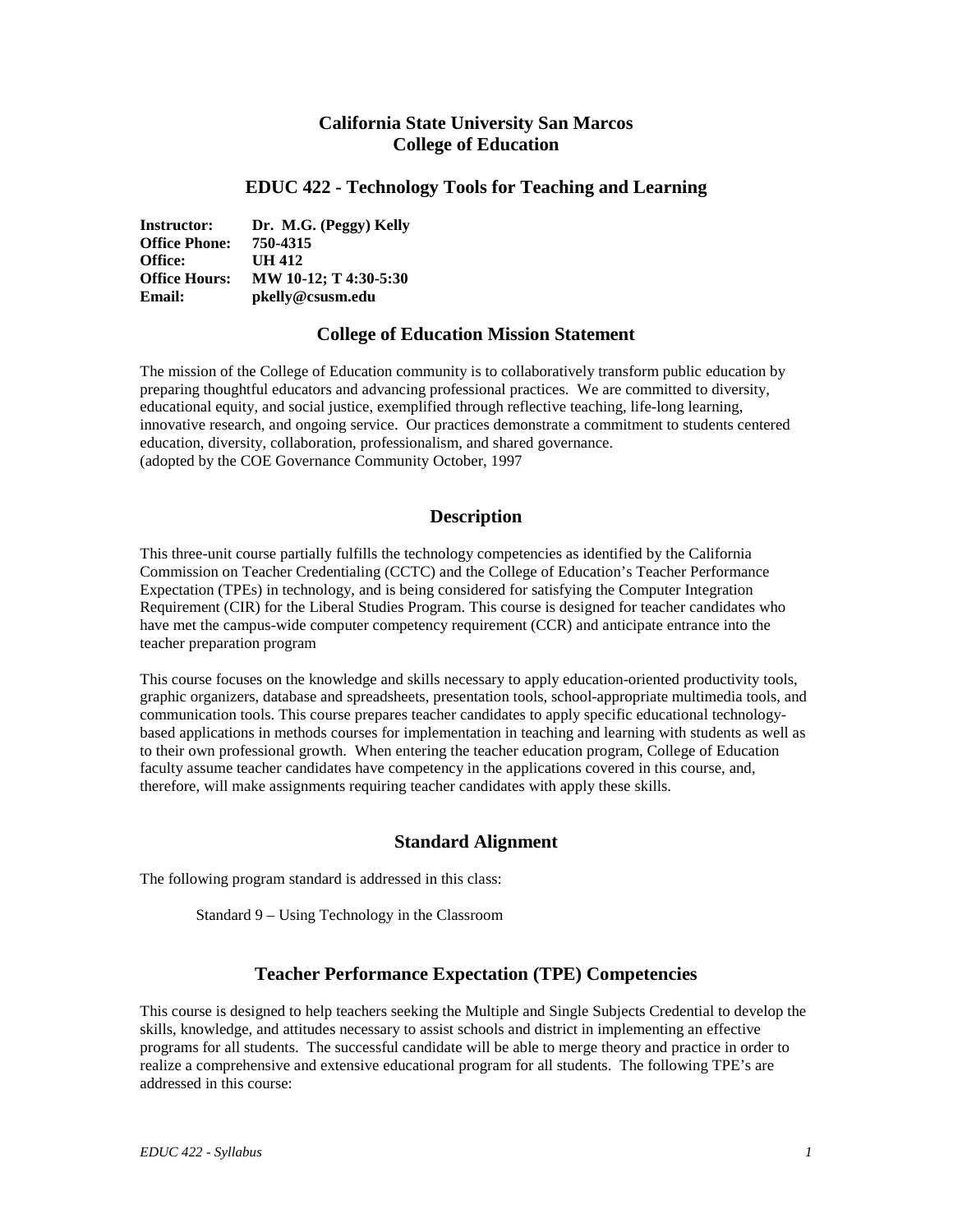Primary Emphasis TPE 14 CSUSM– Educational Technology

Secondary Emphasis:

TPE 4 – Making Content Accessible

TPE 5 – Student Engagement

TPE 6 – Developmentally Appropriate Teaching Practices

TPE 7 – Teaching English Language Learners

TPE 12 – Professional, legal and ethical

TPE 13 – Professional Growth

# **Course Objective**

Teacher candidates will demonstrate competency in using a set of educational technology tools that are applied in teaching and learning within the credential program and used in public school settings.

# **Prerequisites**

The prerequisite for this course is completion of the campus-wide computer competency requirement. This can be fulfilled by successful completion of one of the following:

- Taking the CSUSM CCR assessment or equivalent course
- Completion of an approved computer literacy course at the community college level.

# **Required Texts**

Much of the specific software titles are available on the Web in demo-version Two zip disks and one CD-RW (rewrite-able CD)

*Teachers Discovering Computers: Integrating Technology into the Classroom (2nd edition)* 

– Shelley & Cashman –

This is a resources text that contains skill building information in the context of how a teacher can use the skills in teaching. There is a very information-rich, publisher-provided Web site associated with the text that provides additional practice and links to other resources. Supporting Web site: [www.scsite.com/tdc2/](http://www.scsite.com/tdc2/)

ISTE, *Connecting Curriculum and Technology*

This is a volume produced by the professional association that contains the educational technology standards for students at all levels as well as sample lessons on how that standards can be implemented in teaching content. This book will be referred to in other CSUSM-COE courses. Supporting Web sit[e www.iste.org](http://www.iste.org/)

## **Assessment**

In order to successfully complete this course, the assignments must be completed with at least at an acceptable level noted on assignment rubrics. In addition to the assignments described below, performance assessment on the teacher candidate's ability to perform tasks using the software will be assessed. Because the content of this course contributes to passage of multiple TPEs, successful completion is imperative. Failure to successfully complete this course will prohibit a teacher candidate from continuing in the program beyond the first semester. The percentage of weight of each assignment is noted next the description of the topic.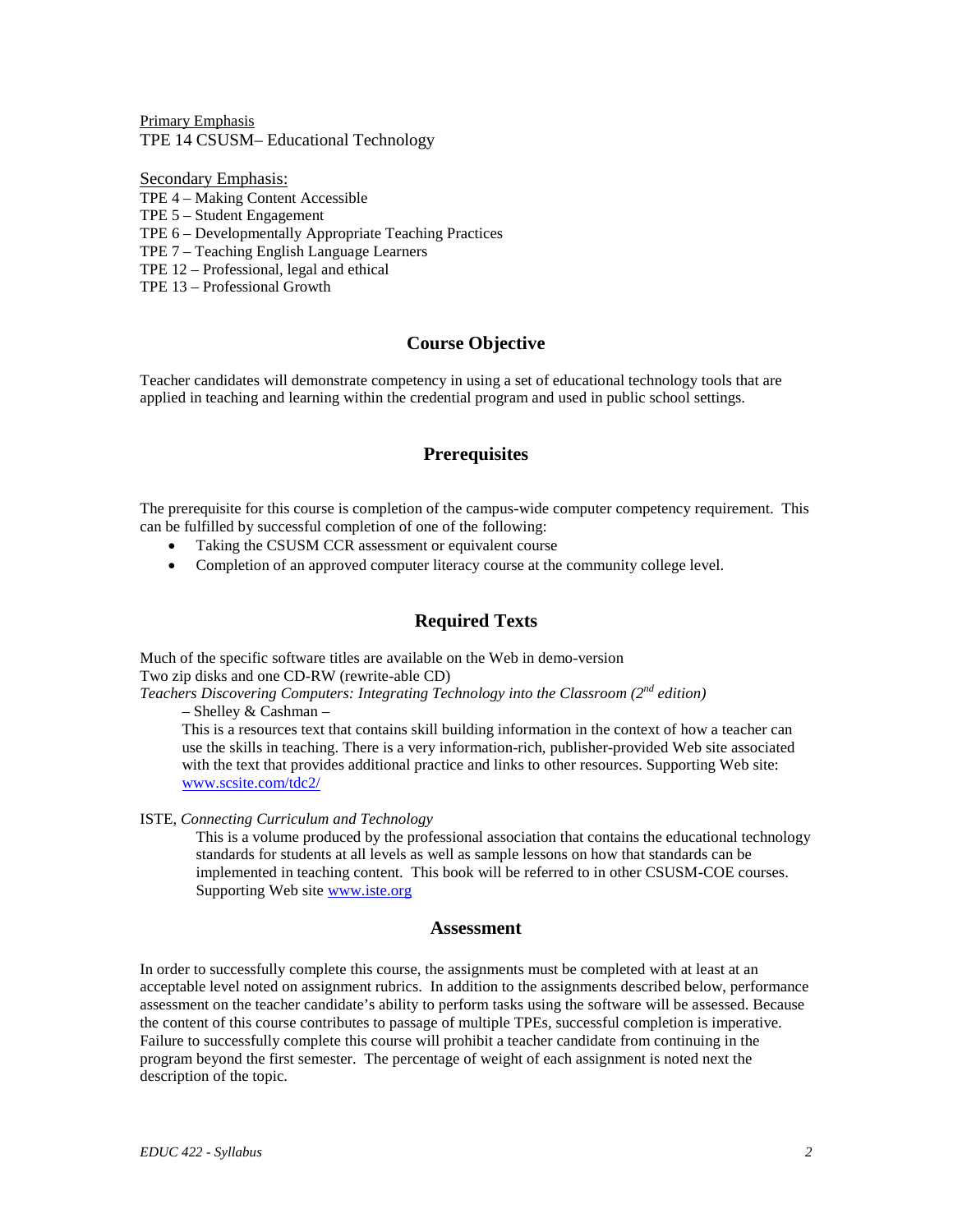## **Course Content**

The following questions will be address in the process of the course. Assignments relating to demonstrating competency in operating each of the educational tools will be assessed. Descriptions of the assignments will be available on the course Web site.

### **Productivity Tools (30%)**

.

How are the basic productivity tools used to enhance instruction and professional practice?

### **Graphic Organizers (10%)**

How might an educator visually capture a group discussion and portray relationships among concepts? How might a brainstorming session in which a variety of ideas are generated be reorganized into a formal outline? How might files be saved in PDF format or HTML for ready transfer to other applications or over the Internet? What are the child-appropriate versions of graphic organizers?

#### **Presentation Tools (10%)**

How might applications such as HyperStudio or PowerPoint be optimized for building conceptual understanding? What are the issues to consider in creating a presentation for parents or students? What factors hinder getting a concept across visually, and what contributes to clarity and understanding? What are the child-appropriate versions of presentation tools?

### **Data Organization and Interpretation (10%)**

Through use of spreadsheets and database applications, how might an educator collect, organize and interpret information effectively? How might data be organized and represented in a format that portrays key issues under investigation by students? What are the child-appropriate versions of spreadsheets and databases?

#### **Communication Tools (20%)**

How might a teacher attend to inclusive communication with homes and community? How can commonly used applications such as MSWord help organize reports into attractive newsletters? How might the development of simple web pages contribute to home school connections? How can students use communication tools to support learning and understanding of concepts?

### **Making Learning Accessible (10%)**

How might the development of simple web pages contribute to making learning more accessible? How might this change daily communication of requirements & expectations for students? How might this make learning accessible to students with varying learning styles?

#### **Standards (10%)**

What are the national educational technology competencies for students and how do local (community) (school) measure up? What are the national educational technology competencies for teachers and how do your skills measure up? How might you assure that you address content standards in your lessons? What links and online tools will help you make these connections explicit?

## **COE Attendance Policy**

*Due to the dynamic and interactive nature of courses in the College of Education, all students are expected to attend all classes and participate actively. At a minimum, students must attend more than 80% of class time, or s/he may not receive a passing grade for the course at the discretion of the instructor. Individual instructors may adopt more stringent attendance requirements.*